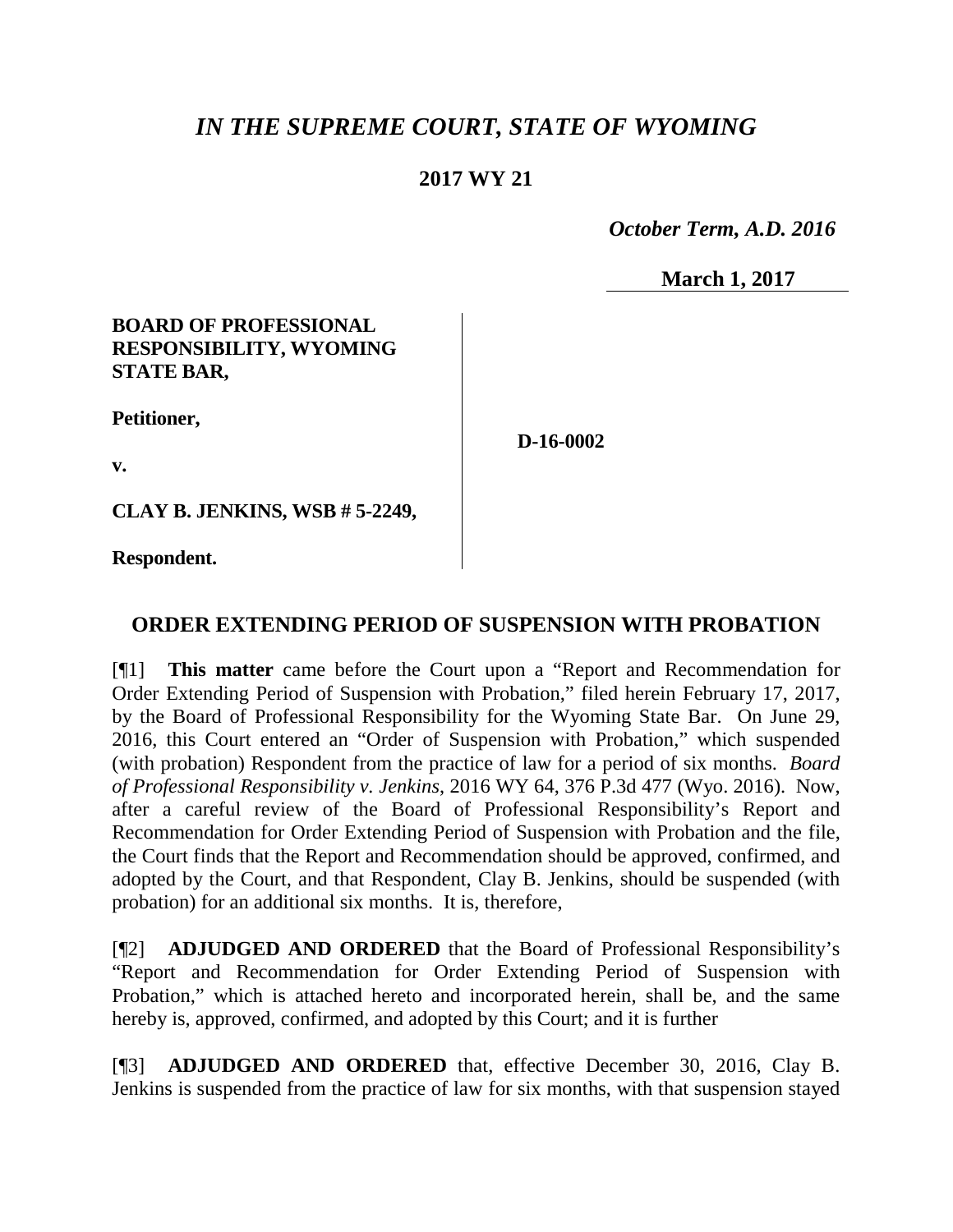in favor of six months of probation. Such stay is conditioned on the following probationary terms: (1) Respondent shall remain compliant with the WPAP Monitoring Agreement and the recommendations of his therapist; (2) Respondent shall remain compliant with the terms of his unsupervised probation in Sheridan County; and (3) Respondent shall commit no further violations of the Wyoming Rules of Professional Conduct; and it is further

[¶4] **ORDERED** that the Clerk of this Court shall docket this Order Extending Period of Suspension with Probation, along with the incorporated Report and Recommendation for Order Extending Period of Suspension with Probation, as a matter coming regularly before this Court as a public record; and it is further

[¶5] **ORDERED** that, pursuant to Rule 9(b) of the Wyoming Rules of Disciplinary Procedure, this Order Extending Period of Suspension with Probation, along with the incorporated Report and Recommendation for Order Extending Period of Suspension with Probation, shall be published in the Wyoming Reporter and the Pacific Reporter; and it is further

[¶6] **ORDERED** that the Clerk of this Court cause a copy of this Order Extending Period of Suspension with Probation to be served upon Respondent, Clay B. Jenkins.

[ $\textsf{N}$ 7] **DATED** this 1<sup>st</sup> day of March, 2017.

### **BY THE COURT:\***

 $\sqrt{s}$ 

#### **E. JAMES BURKE Chief Justice**

\*Justice Davis took no part in the consideration of this matter.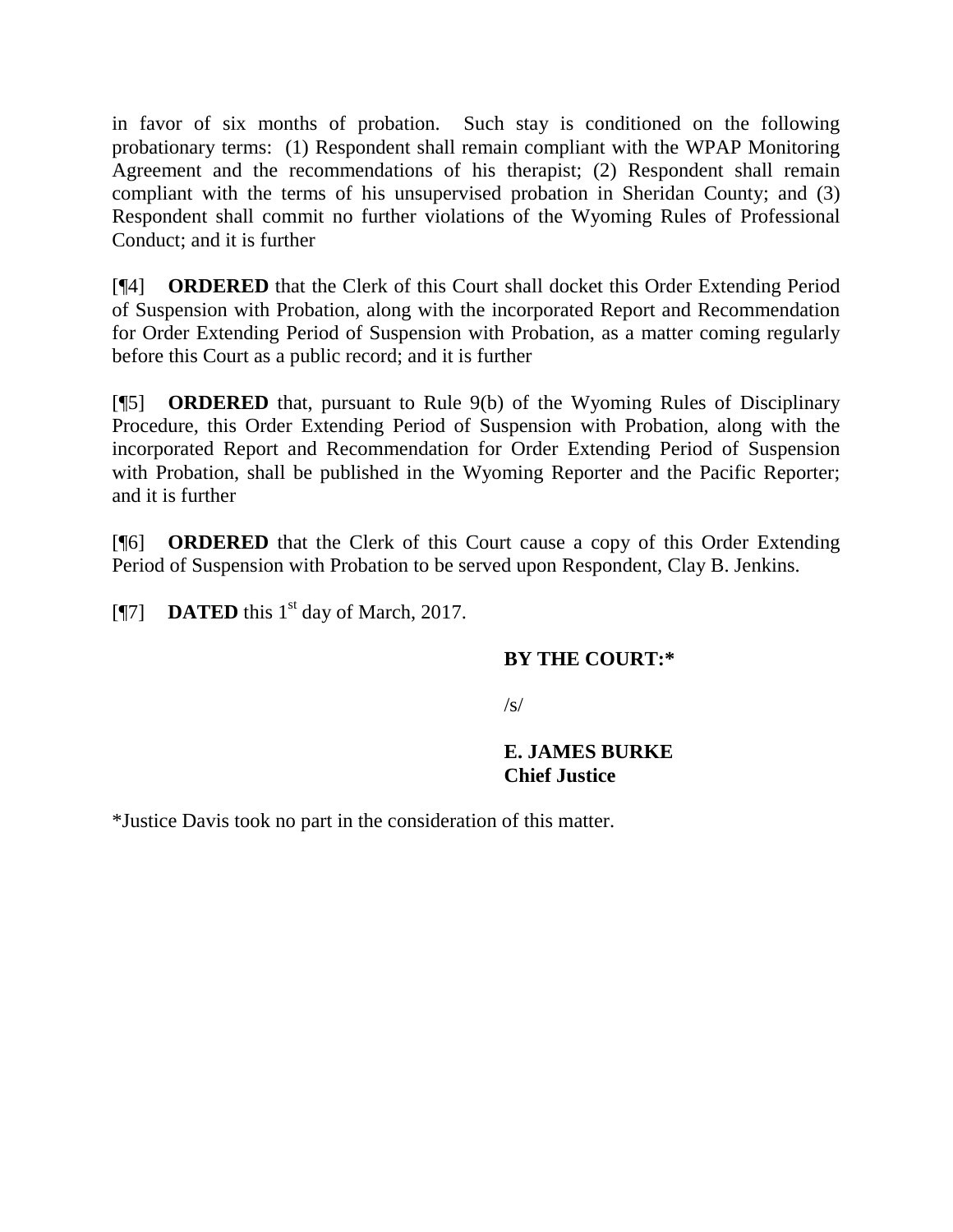#### BEFORE THE SUPREME COURT

#### STATE OF WYOMING

IN THE SUPREME COURT STATE OF WYOMING FILED

| In the matter of<br><b>CLAY B. JENKINS,</b><br><i>WSB No. 5-2249,</i> |  |  |  |
|-----------------------------------------------------------------------|--|--|--|
|                                                                       |  |  |  |

) D-16-0002

FEB 1 7 2017 CAROL THOMPSON, CLERK by CHEF DEPUTY

Respondent.

#### REPORT AND RECOMMENDATION FOR ORDER EXTENDING PERIOD OF SUSPENSION WITH PROBATION

THIS MATTER came before the Board of Professional Responsibility on the 14<sup>th</sup> day of February, 2017, for consideration of the stipulated motion to extend the term of Respondent's Suspension with Probation, and the Board having reviewed the Stipulation, the accompanying Affidavit of Factual Basis and being fully advised in the premises, FINDS and RECOMMENDS as follows:

Respondent has been licensed to practice law in the State of Wyoming since 1984, and has maintained a law practice in Sheridan, Wyoming. Respondent has a history of substance abuse, which he has addressed with varying success over the years. Respondent's most recent substance-related arrest occurred in Sheridan in June 2015, and was resolved with Respondent's plea of guilty to DUI charges brought in the Circuit Court for the Fifth Judicial District. On February 18, 2016, Judgment and Sentence was entered by Circuit Court Judge Shelley Cundiff. Respondent was sentenced to 180 days in jail (150 days suspended), placed on two years unsupervised probation, and ordered to comply with a Monitoring Agreement which Respondent had voluntarily entered into with Wyoming Professional Assistance Program (WPAP). Respondent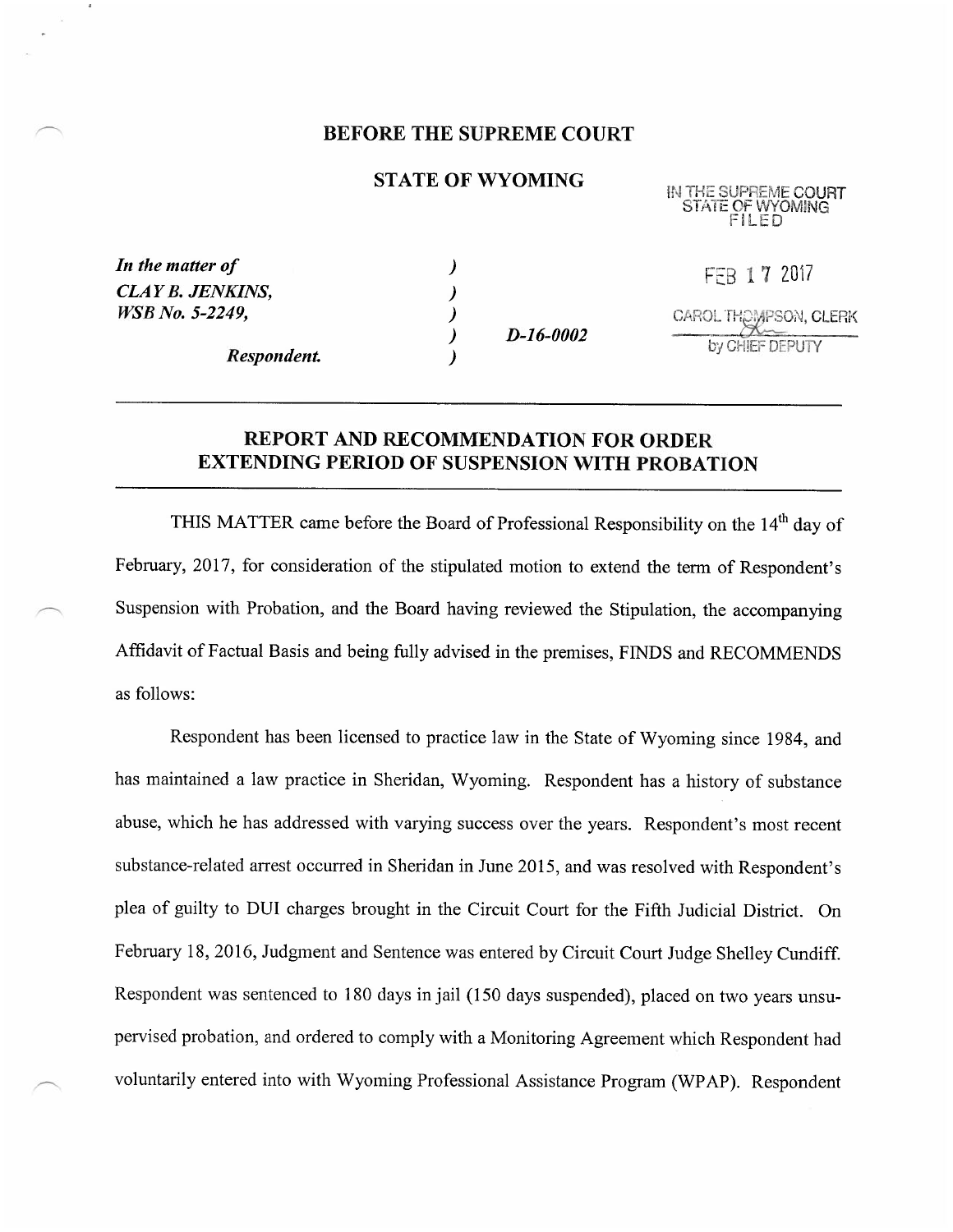promptly provided <sup>a</sup>copy of the Judgment and Sentence to Bar Counsel and authorized WPAP to share information with Bar Counsel and with Probation and Parole.

Following entry of Judgment and Sentence, discussions between Respondent and Bar Counsel culminated in a stipulated motion for a six month suspension to be stayed in favor of six months of probation. On June 29, 2016, the Wyoming Supreme Court issued an Order of Suspension with Probation which approved this Board's Amended Report and Recommendation for Order of Suspension with Probation. The Court's order provided, in pertinent part:

[E]ffective immediately, Clay B. Jenkins is suspended from the practice of law for six months, with that suspension stayed in favor of six months of probation. Such stay is conditioned on the following probationary terms: (1) Respondent shall remain compliant with the WPAP Monitoring Agreement; (2) Respondent shall remain compliant with the terms of his unsupervised probation in Sheridan County; and (3) Respondent shall commit no further violations of the Wyoming Rules of Professional Conduct \*\*\*"

Although Respondent has been generally compliant with the November 15, 2015, Monitoring Agreement, Respondent had one positive Soberlink breath test on Saturday, March 5, 2016, prior to entry of the June 29, 2016, Order of Suspension with Probation. The positive sample was given at 9:17 a.m. Respondent provided a negative sample at 2:09 p.m. Respondent also provided a urine screen on March 7, 2016, which returned negative for alcohol metabolites. Respondent discussed this incident with John Ordiway, WPAP's Clinical Director, and agreed to schedule counseling regarding the incident. Mr. Ordiway did not recommend any changes to Respondent's monitoring program as a result of the incident. At the time the Board approved the stipulated motion for suspension with probation, and at the time the Court issued the Order of Suspension with Probation on June 29, 2016, all other breath and urine drug screens had tested negative.

According to regular reports provided to Bar Counsel by WPAP, Respondent maintained his sobriety throughout his six month suspension with probation, until late December 2016. Re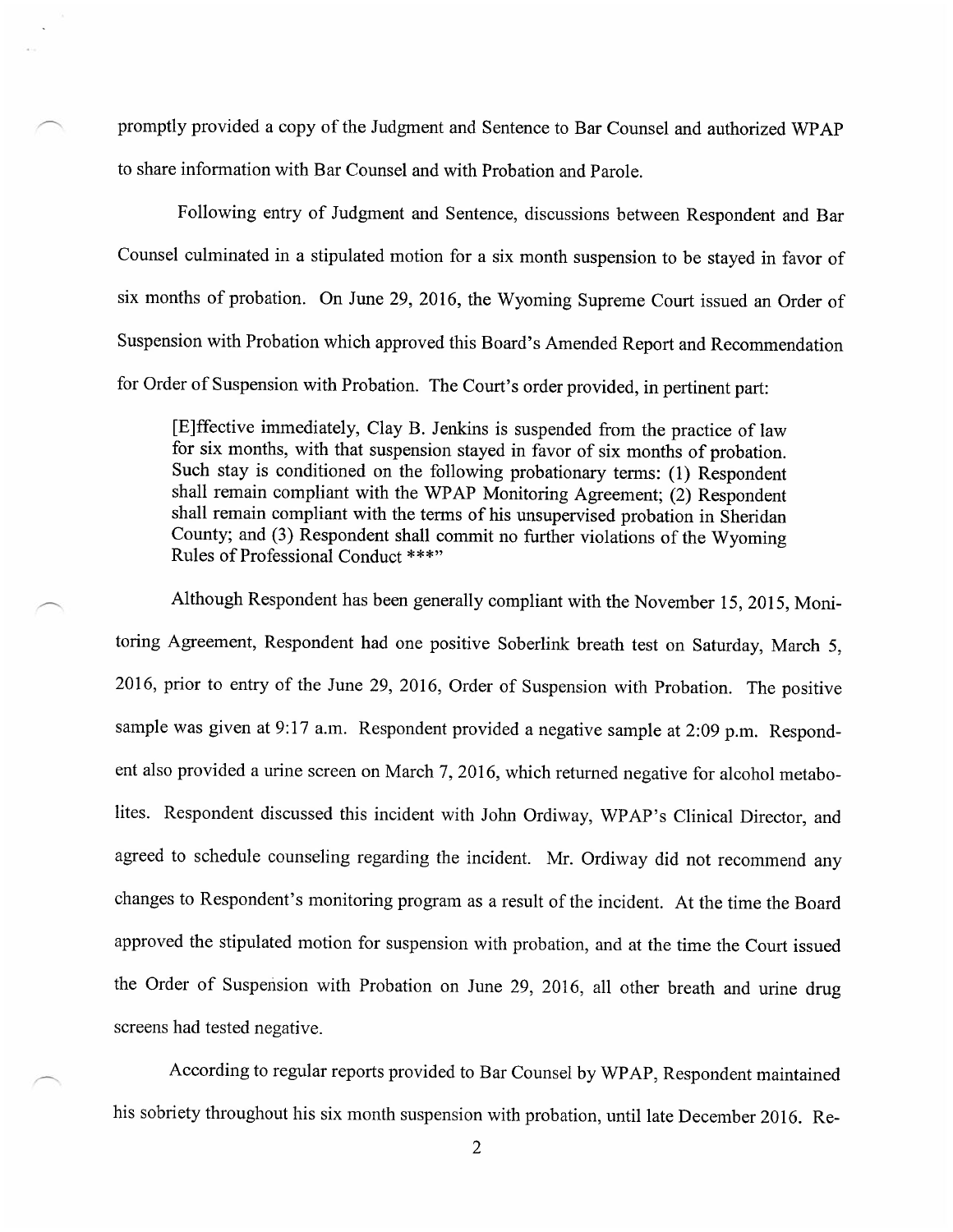spondent visited his mother and siblings in Northfield, Minnesota from December 15, 2016, to January 4, 2017. During that visit, Respondent had several positive and missed Soberlink tests. These were reported to Bar Counsel via a January 4, 2017, letter from Candice Cochran, WPAP Executive Director, stating, "During the Christmas holiday, Mr. Jenkins had numerous positive and missed Soberlink tests. John Ordiway, MS, LPC, LAT [WPAP's Clinical Director] is attempting to reach Clay to discuss these positives. We will be submitting a formal noncompliance letter when that contact has been made."

By letter dated January 26, 2017, Ms. Cochran provided Bar Counsel with details regarding Respondent's lapse during his visit to Minnesota. Ms. Cochran reported that Respondent was meeting with his therapist, Judee Anderson, LAT, LPC, LAC, and that Ms. Anderson would be sending treatment recommendations.

By letter dated February 2, 2017, Ms. Cochran informed Bar Counsel that Ms. Anderson's treatment recommendations had been received and that WPAP supports the following recommendations from Ms. Anderson:

- 1. Increase Respondent's individual therapy to bi-weekly at a minimum
- 2. Continued use of Soberlink monitoring
- 3. Continued attendance at AA

On February 10, 2017, Respondent and Bar Counsel met with Judge Cundiff and reported Respondent's Christmas holiday lapse. Judge Cundiff was inforrned that Bar Counsel and Respondent proposed to submit a stipulated motion to the Board extending Respondent's suspension with probation for an additional six months. Judge Cundiff was supportive of the proposal, and stated that Respondent has been doing well and is always a pleasure to have in her court.

Accordingly, Bar Counsel and Respondent proposed and stipulated that Respondent's period of suspension be extended for an additional six months, beginning December 30, 2016,

3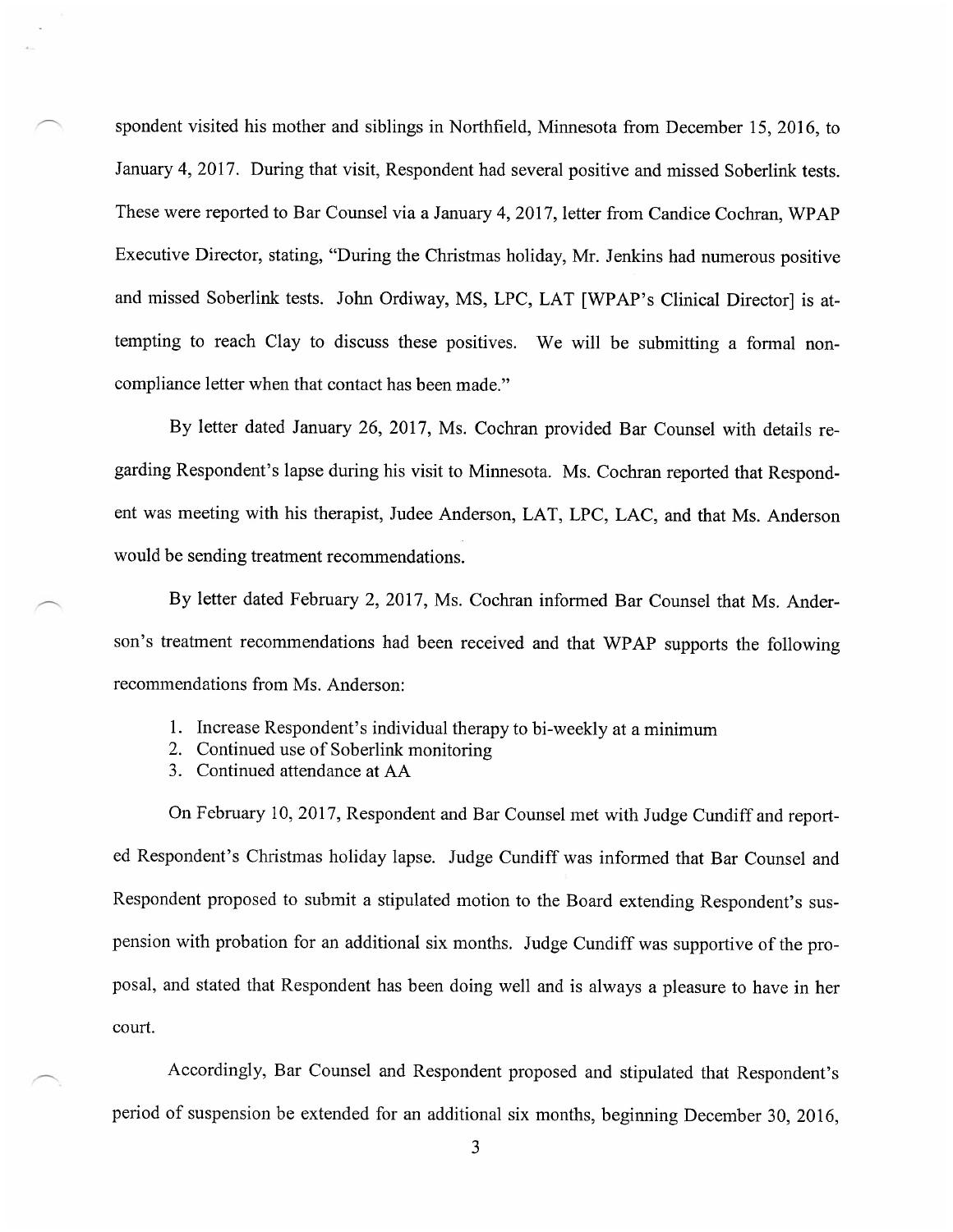conditioned upon compliance with the following terms of probation pursuant to Rule 9(c) of the Wyoming Rules of Disciplinary Procedure:

1. During the period of probation, which shall be a six month probation to run concurrently with the suspension, Respondent will remain compliant with the Monitoring Agreement and the treatment recommendations of Respondent's therapist and WPAP.

2. During the period of probation, Respondent will remain compliant with the terms of his unsupervised probation in Sheridan County.

3. During the period of probation, Respondent shall commit no further violations of the Wyoming Rules of Professional Conduct.

Respondent understands and acknowledges that if, during the period of Respondent's probation, Bar Counsel receives information that any condition may have been violated, Bar Counsel may file a motion with the Board specifying the alleged violation and seeking an order requiring Respondent to show cause why the stay should not be lifted and the six month suspension activated for violation of the condition.

Respondent and Bar Counsel agree and stipulate that Respondent is unlikely to harm the public during the period of probation and can be adequately supervised; that Respondent is able to perform legal services and is able to practice law without causing the courts or the profession to fall into disrepute; and that Respondent has not committed acts warranting disbarment. The parties further agree and stipulate that the probation shall be for six months, to run concurrently with the period of suspension. The Board finds that these stipulations are reasonable and supported by the record.

For the reasons stated in the Stipulation and based on the facts and admissions in Respondent's Affidavit, the Board recommends that the Wyorning Supreme Court issue an order